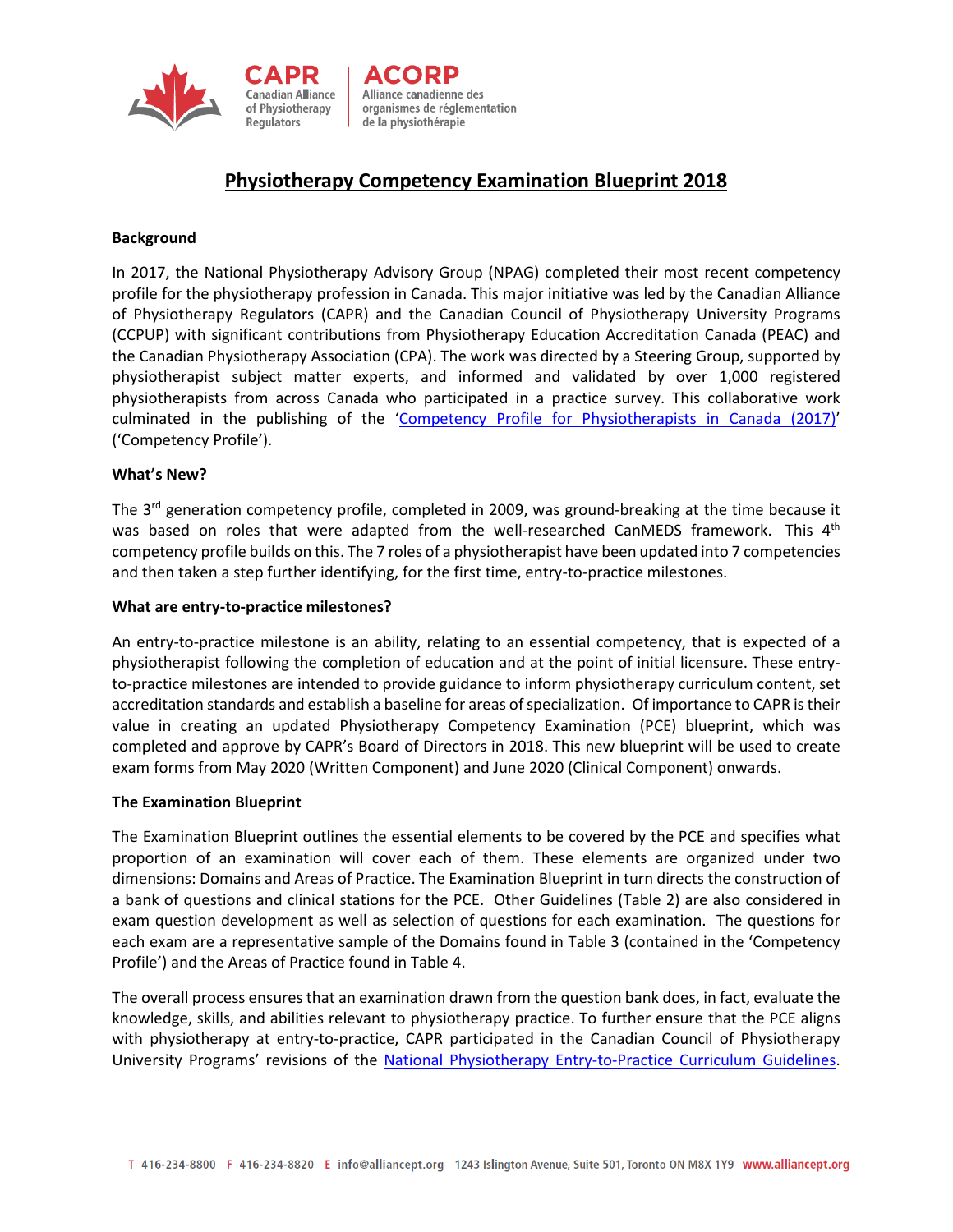These Guidelines were aligned with the Competency Profile under three major areas: Foundational Knowledge, Entry-to-Practice Minimal Skills, and Common Conditions in Physiotherapy.

The Examination Blueprint is reviewed and revised following each Analysis of Practice. Changes to the Examination Blueprint for 2018 included adjusting the proportions of the examination and realigning the questions and clinical stations to the Domains, Competencies, and Entry-to-Practice Milestones contained in the 'Competency Profile'.

Table 4 contains a sample list of conditions evaluated by the PCE. The information in this table is presented in broad categories; candidates should use this list in conjunction with the Curriculum Guidelines. In all instances, candidates should consider conditions (a) at any point along the continuum of care (i.e. outpatient/clinic, inpatient, rehabilitation, long-term care), (b) for all stages of healing (i.e. prevention, acute, sub-acute, chronic), (c) for all types of management (i.e. conservative, surgical), and (d) throughout the lifespan of a client (i.e. pediatrics to geriatrics). *See Table 2 for more information.*

The following tables are related to the Examination Blueprint document:

- Table 1: Examination Blueprint
- Table 2: Additional Guidelines for the PCE
- Table 3: Domains, Competencies, and Entry-to-Practice Milestones evaluated by the PCE
- Table 4: Areas of Practice evaluated by the PCE

| Domain            | Physiotherapy Expertise    | $55 \pm 5%$ |
|-------------------|----------------------------|-------------|
|                   | Communication              | $10 \pm 5%$ |
|                   | Collaboration              | $10 \pm 5%$ |
|                   | Management                 | $5 + 2%$    |
|                   | Leadership                 | 5 ± 2%      |
|                   | Scholarship                | $5 \pm 2%$  |
|                   | Professionalism            | $10 \pm 5%$ |
| Areas of Practice | Musculoskeletal            | $50 \pm 5%$ |
|                   | Neurological               | $20 \pm 5%$ |
|                   | Cardiovascular-respiratory | $15 \pm 5%$ |
|                   | Other                      | $15 \pm 5%$ |

# **TABLE 1: EXAMINATION BLUEPRINT**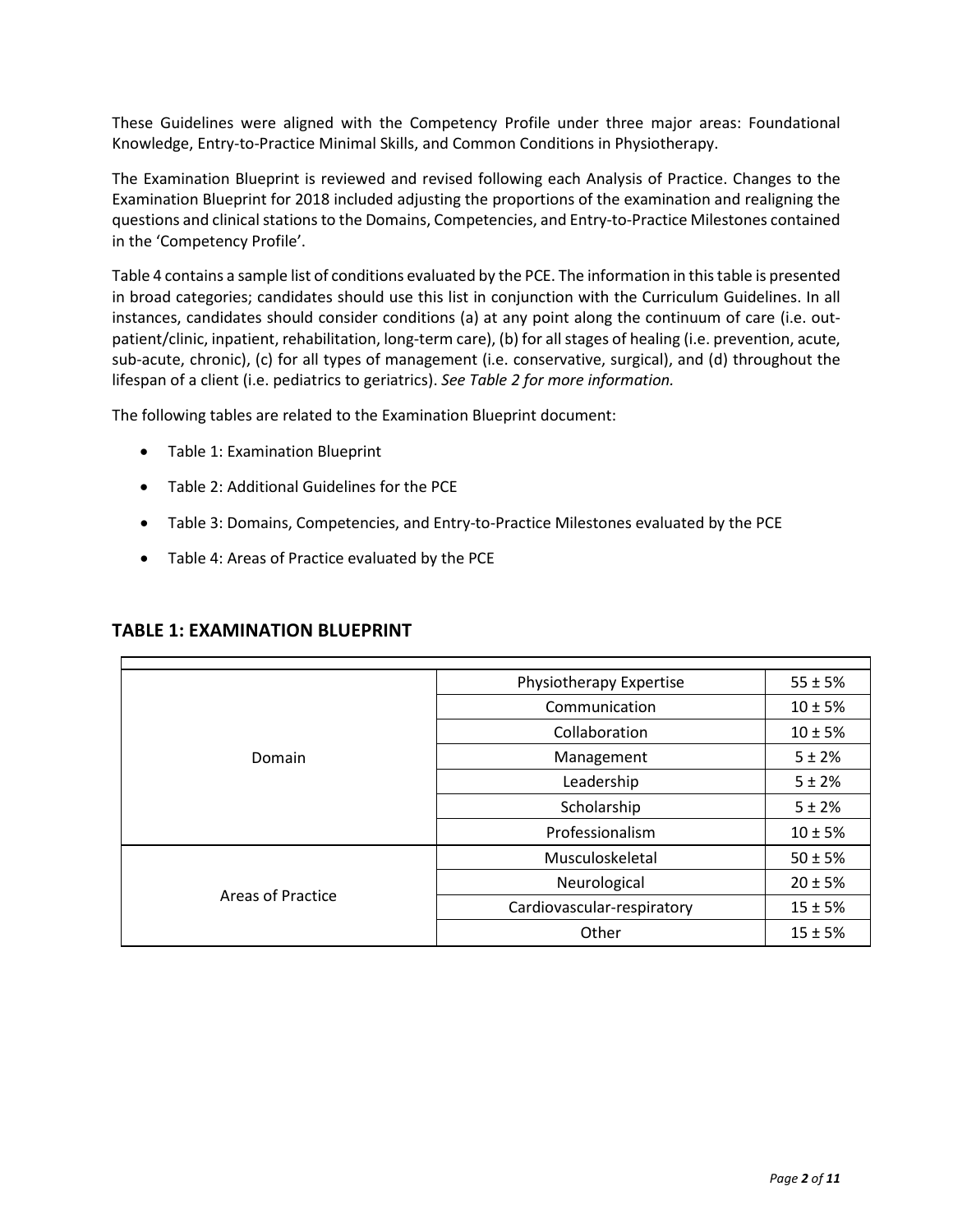# **TABLE 2: ADDITIONAL GUIDELINES FOR THE PCE**

*This list is not exhaustive.*

| <b>Continuum of Care</b>                                                                                      |  |  |
|---------------------------------------------------------------------------------------------------------------|--|--|
| 1. Preventive / 2. Maintenance / 3. Restorative: acute/subacute/chronic                                       |  |  |
| <b>Client Groups</b>                                                                                          |  |  |
| 1. 0-18 years / 2. 19-49 years / 3. 50-65 years / 4. Over 65 years                                            |  |  |
| <b>Client Gender</b>                                                                                          |  |  |
| 1. Female $/$ 2. Male                                                                                         |  |  |
| <b>Practice Settings</b>                                                                                      |  |  |
| 1. Acute Care Facility / 2. Private Practice / 3. Rehabilitation Centre / 4. Community Care /                 |  |  |
| <b>5.</b> Extended Care Facility                                                                              |  |  |
| <b>Associated Considerations</b>                                                                              |  |  |
| 1. Language/communication difficulties / 2. Differences in cultural background / 3. Functional disabilities / |  |  |
| 4. Demanding work factors / 5. Socio-economic factors / 6. Social factors                                     |  |  |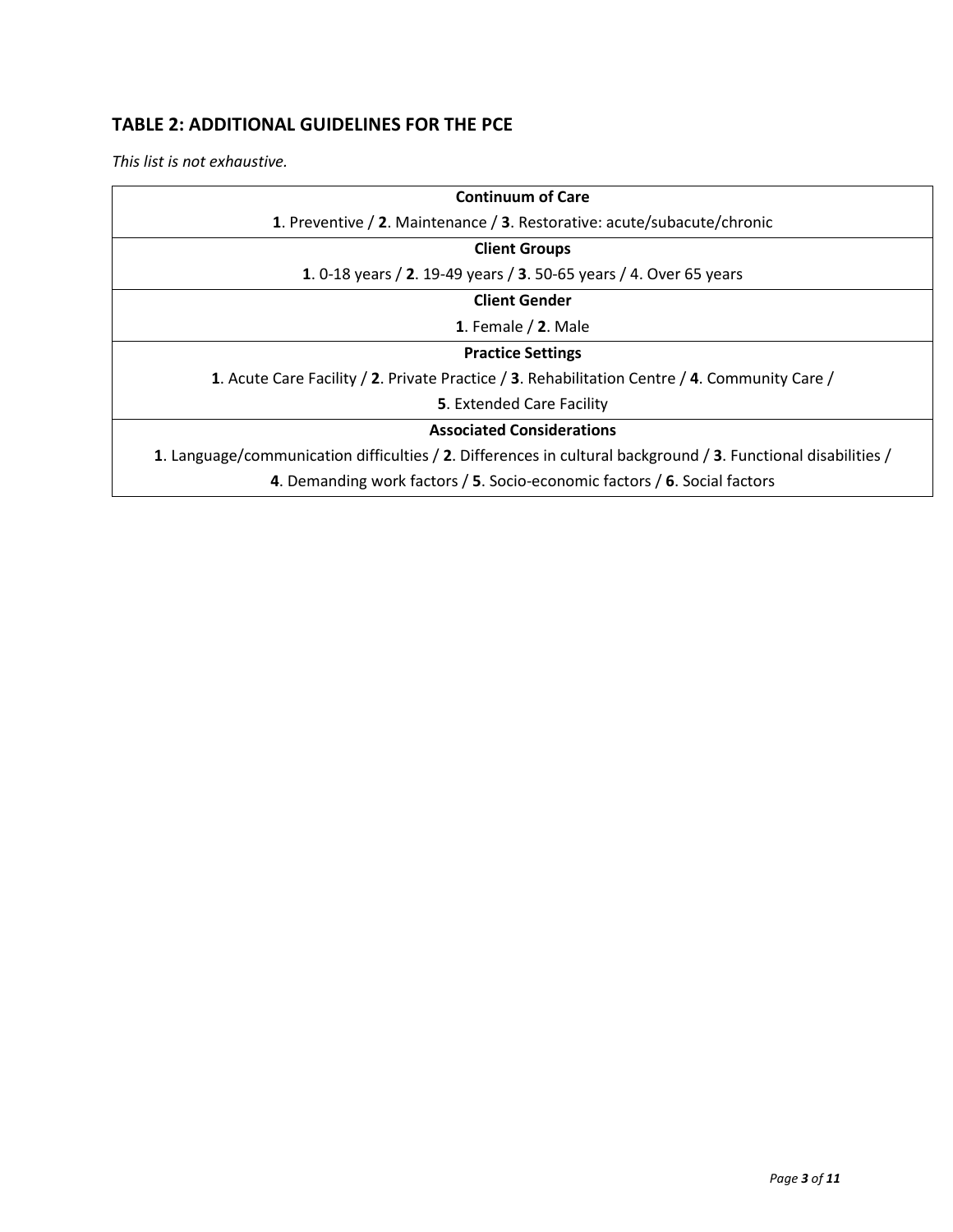# **TABLE 3: DOMAINS, COMPETENCIES, AND ENTRY-TO-PRACTICE MILESTONES EVALUATED BY THE PCE**

*To review the descriptions and definitions relevant to this section, please view the Competency Profile.*

| DOMAIN 1: PHYSIOTHERAPY EXPERTISE (55 ± 5%)                                                                                             |  |  |
|-----------------------------------------------------------------------------------------------------------------------------------------|--|--|
| Essential Competency 1.1: Employ a client-centered approach.                                                                            |  |  |
| <b>Associated Entry-to-Practice Milestones</b>                                                                                          |  |  |
| 1.1.1 Act in a manner that respects client uniqueness, diversity and autonomy, and is in the client's best interest.                    |  |  |
| 1.1.2 Provide the client with relevant information throughout care.                                                                     |  |  |
| 1.1.3 Actively involve the client in decision-making.                                                                                   |  |  |
| 1.1.4 Empower client to engage in their own care.                                                                                       |  |  |
| 1.1.5 Build and maintain rapport and trust with the client.                                                                             |  |  |
| 1.1.6 Ensure ongoing, informed client consent.                                                                                          |  |  |
| Essential Competency 1.2: Ensure physical and emotional safety of client.                                                               |  |  |
| <b>Associated Entry-to-Practice Milestones</b>                                                                                          |  |  |
| 1.2.1 Identify client-specific precautions, contraindications and risks.                                                                |  |  |
| 1.2.2 Employ safe client handling techniques.                                                                                           |  |  |
| 1.2.3 Apply assessment and intervention procedures in a manner that enhances the client's safety and comfort.                           |  |  |
| 1.2.4 Monitor and respond to client's physical and emotional state throughout care.                                                     |  |  |
| 1.2.5 Identify and respond to near misses and adverse events.                                                                           |  |  |
| Essential Competency 1.3: Conduct client assessment.                                                                                    |  |  |
| <b>Associated Entry-to-Practice Milestones</b>                                                                                          |  |  |
| 1.3.1 Interview client to obtain relevant information about health conditions, and personal and environmental<br>factors.               |  |  |
| 1.3.2 Determine client's expectations, and their relevance to physiotherapy.                                                            |  |  |
| 1.3.3 Obtain relevant information about client's status from other sources.                                                             |  |  |
| 1.3.4 Identify comorbidities that impact approach to assessment.                                                                        |  |  |
| 1.3.5 Identify urgent health conditions that require immediate attention and take appropriate action.                                   |  |  |
| 1.3.6 Identify non-urgent health-related conditions that may benefit from referral to other services, and advise<br>client accordingly. |  |  |
| 1.3.7 Select and perform appropriate tests and measures.                                                                                |  |  |
| Essential Competency 1.4: Establish a diagnosis and prognosis.                                                                          |  |  |
| <b>Associated Entry-to-Practice Milestones</b>                                                                                          |  |  |
| 1.4.1 Interpret assessment findings and other relevant information.                                                                     |  |  |
| 1.4.2 Identify client's body structure and function impairments, activity limitations and participation restrictions.                   |  |  |
| 1.4.3 Develop a physiotherapy diagnosis.                                                                                                |  |  |
| 1.4.4 Develop a working prognosis.                                                                                                      |  |  |
| 1.4.5 Determine if physiotherapy is indicated.                                                                                          |  |  |
| 1.4.6 Determine if referral to another physiotherapist or another provider is indicated.                                                |  |  |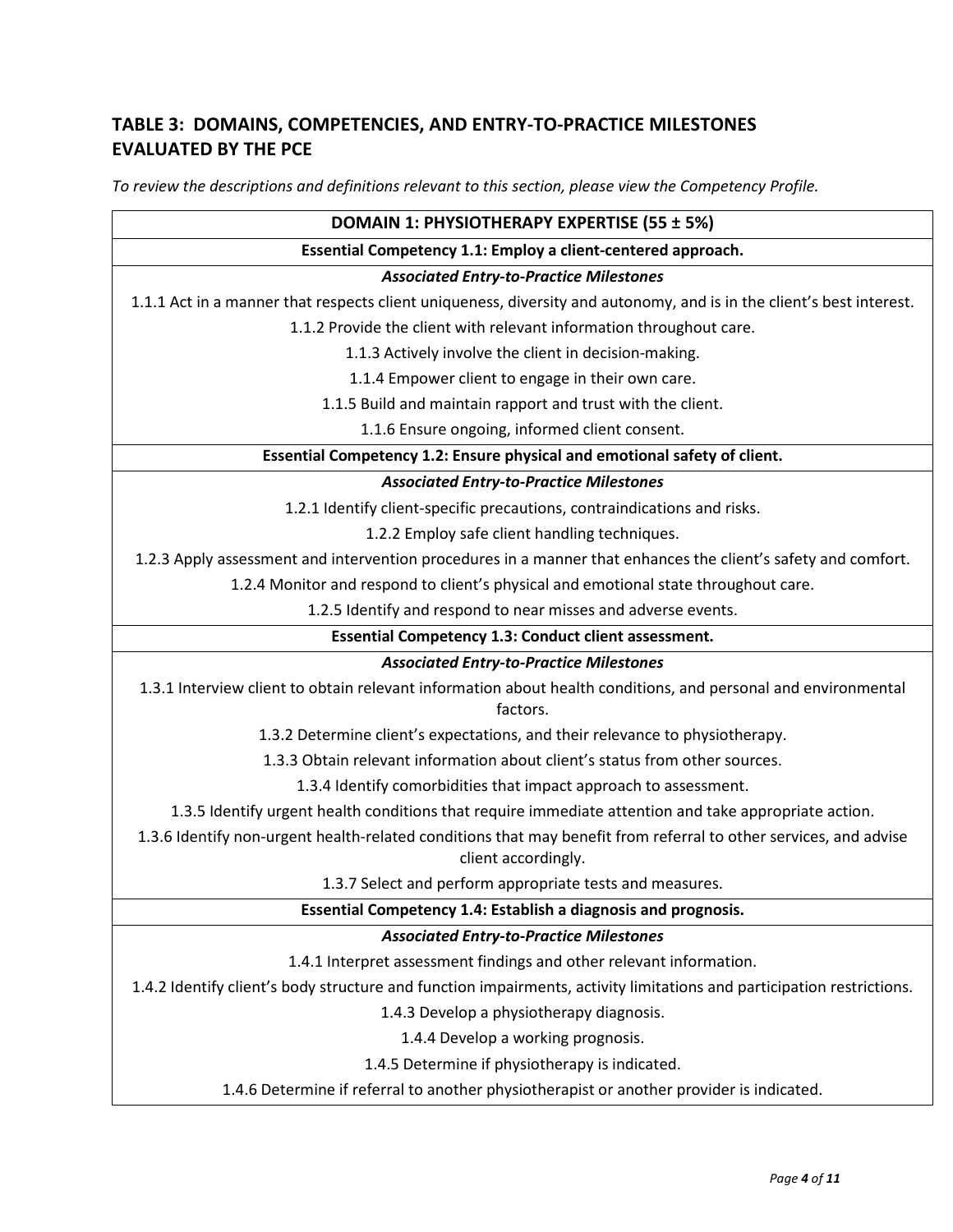| Essential Competency 1.5: Develop, implement, monitor and evaluate an intervention plan.             |  |  |
|------------------------------------------------------------------------------------------------------|--|--|
| <b>Associated Entry-to-Practice Milestones</b>                                                       |  |  |
| 1.5.1 Establish physiotherapy goals.                                                                 |  |  |
| 1.5.2 Determine an intervention plan.                                                                |  |  |
| 1.5.3 Implement planned interventions.                                                               |  |  |
| 1.5.4 Assist client to develop self-management skills.                                               |  |  |
| 1.5.5 Monitor and respond to client status during interventions.                                     |  |  |
| 1.5.6 Reassess client status and needs as appropriate.                                               |  |  |
| 1.5.7 Modify intervention plan as indicated.                                                         |  |  |
| Essential Competency 1.6: Complete or transition care.                                               |  |  |
| <b>Associated Entry-to-Practice Milestones</b>                                                       |  |  |
| 1.6.1 Evaluate client outcomes and goal attainment.                                                  |  |  |
| 1.6.2 Develop a discharge or transition of care plan.                                                |  |  |
| 1.6.3 Prepare client for discharge or transition of care.                                            |  |  |
| 1.6.4 Ensure effective transfer of information at transition.                                        |  |  |
| Essential Competency 1.7: Plan, deliver and evaluate programs.                                       |  |  |
| <b>Associated Entry-to-Practice Milestones</b>                                                       |  |  |
| 1.7.1 Identify opportunities for group physiotherapy programming.                                    |  |  |
| 1.7.2 Establish program goals and develop a plan.                                                    |  |  |
| 1.7.3 Implement program plan.                                                                        |  |  |
| 1.7.4 Evaluate program.                                                                              |  |  |
| DOMAIN 2: COMMUNICATION (10 ± 5%)                                                                    |  |  |
| Essential Competency 2.1: Use oral and non-verbal communication effectively.                         |  |  |
| <b>Associated Entry-to-Practice Milestones</b>                                                       |  |  |
| 2.1.1 Speak clearly and concisely.                                                                   |  |  |
| 2.1.2 Listen actively, to build trust and foster exchange of information.                            |  |  |
| 2.1.3 Use and respond to body language appropriately.                                                |  |  |
| 2.1.4 Give and receive feedback in a constructive manner.                                            |  |  |
| Essential Competency 2.2: Use written communication effectively.                                     |  |  |
| <b>Associated Entry-to-Practice Milestones</b>                                                       |  |  |
| 2.2.1 Write in a clear, concise and organized fashion.                                               |  |  |
| 2.2.2 Ensure written communication is legible.                                                       |  |  |
| 2.2.3 Prepare comprehensive and accurate health records and other documents, appropriate to purpose. |  |  |
| Essential Competency 2.3: Adapt communication approach to context.                                   |  |  |
| <b>Associated Entry-to-Practice Milestones</b>                                                       |  |  |
| 2.3.1 Adjust communication strategy consistent with purpose and setting.                             |  |  |
| 2.3.2 Use appropriate terminology.                                                                   |  |  |
| 2.3.3 Adjust communication based on level of understanding of recipient.                             |  |  |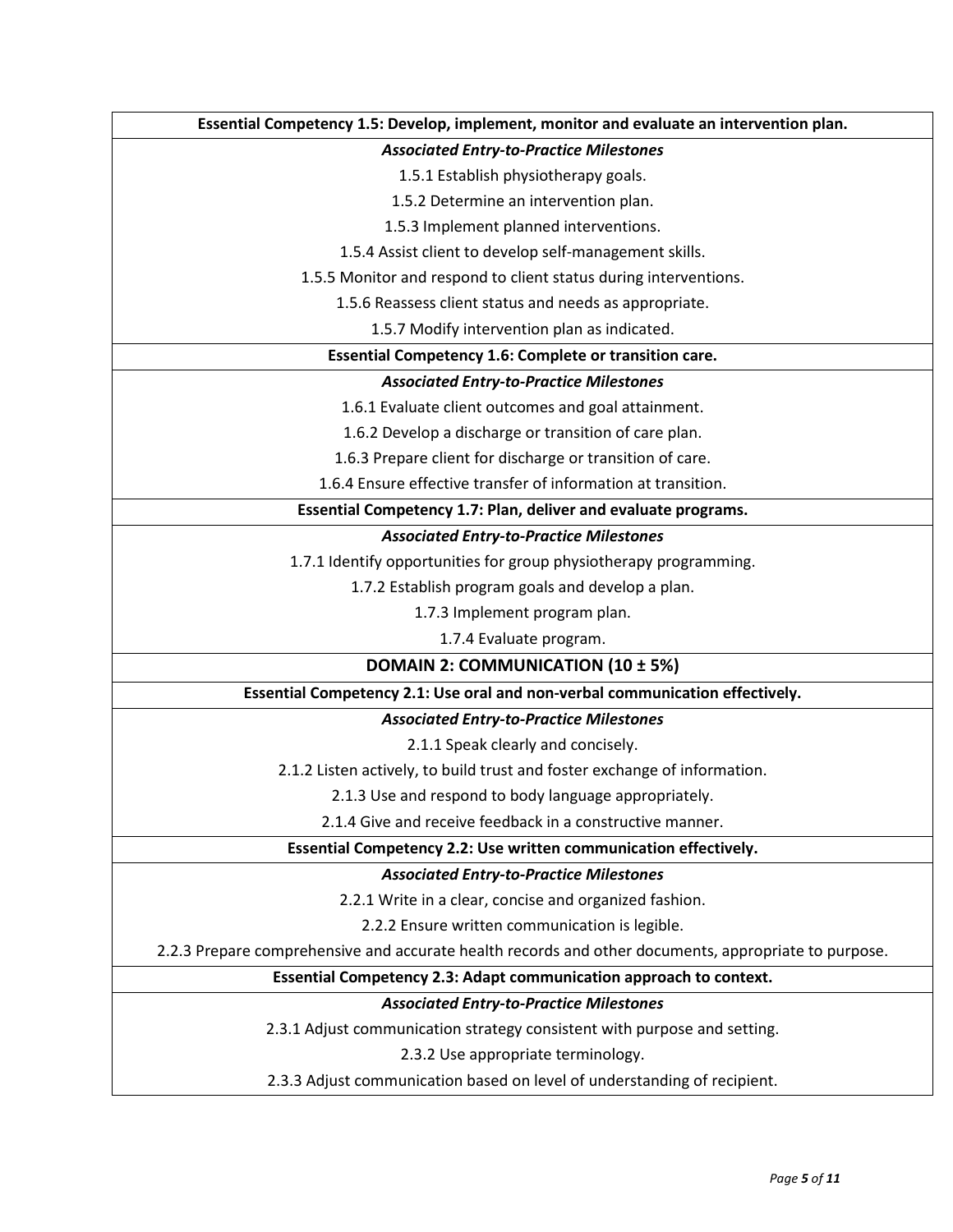2.3.4 Ensure communication is timely.

2.3.5 Share information empathetically and respectfully.

**Essential Competency 2.4: Use communication tools and technologies effectively.**

#### *Associated Entry-to-Practice Milestones*

2.4.1 Employ assistive and augmentative devices to enhance communication.

2.4.2 Use electronic technologies appropriately and responsibly.

2.4.3 Use images, videos and other media to enhance communication.

### **DOMAIN 3: COLLABORATION (10 ± 5%)**

### **Essential Competency 3.1: Promote an integrated approach to client services.**

## *Associated Entry-to-Practice Milestones*

3.1.1 Identify practice situations that may benefit from collaborative care.

3.1.2 Engage client as a team member.

#### **Essential Competency 3.2: Facilitate collaborative relationships.**

#### *Associated Entry-to-Practice Milestones*

3.2.1 Recognize and respect the roles of others.

3.2.2 Share information about the physiotherapist's role and knowledge.

3.2.3 Negotiate shared and overlapping roles and responsibilities.

3.2.4 Maintain mutually supportive working relationships.

3.2.5 Interact with others in a manner that promotes inclusion.

**Essential Competency 3.3: Contribute to effective teamwork.**

### *Associated Entry-to-Practice Milestones*

3.3.1 Respect accepted principles for teamwork.

3.3.2 Participate in shared leadership.

3.3.3 Share relevant information with the team.

3.3.4 Participate and be respectful of all members' participation in collaborative decision-making.

3.3.5 Participate in team evaluation and improvement initiatives.

**Essential Competency 3.4: Contribute to conflict resolution.**

### *Associated Entry-to-Practice Milestones*

3.4.1 Recognize conflict or potential conflict, and respond constructively.

3.4.2 Apply conflict resolution principles in a structured fashion.

### **DOMAIN 4: MANAGEMENT (5 ± 2%)**

### **Essential Competency 4.1: Support organizational excellence.**

### *Associated Entry-to-Practice Milestones*

4.1.1 Support organizational mission and vision.

4.1.2 Comply with organizational policies, procedures and directives.

4.1.3 Address discrepancies between employer expectations and professional standards.

4.1.4 Follow proper business practices.

### **Essential Competency 4.2: Utilize resources efficiently and effectively.**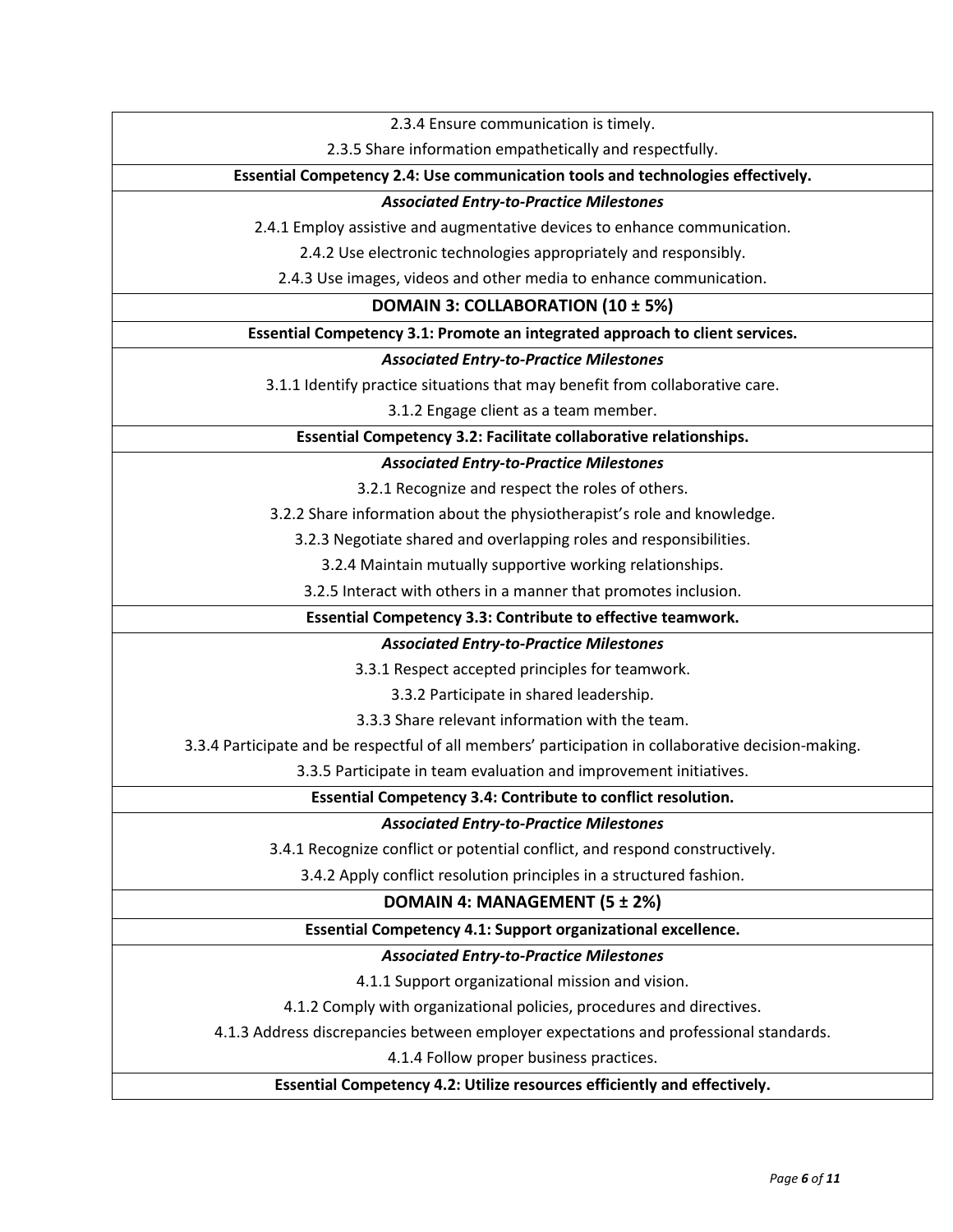| <b>Associated Entry-to-Practice Milestones</b>                                                                        |  |  |
|-----------------------------------------------------------------------------------------------------------------------|--|--|
| 4.2.1 Provide services that balance client needs and available resources.                                             |  |  |
| 4.2.2 Address issues related to waitlists, caseloads and access to services.                                          |  |  |
| 4.2.3 Manage own time effectively.                                                                                    |  |  |
| 4.2.4 Address issues related to availability of equipment and supplies.                                               |  |  |
| Essential Competency 4.3: Ensure a safe practice environment.                                                         |  |  |
| <b>Associated Entry-to-Practice Milestones</b>                                                                        |  |  |
| 4.3.1 Identify risks and mitigate hazards in the workplace.                                                           |  |  |
| 4.3.2 Maintain a clean, organized and accessible work environment.                                                    |  |  |
| 4.3.3 Adhere to individual, team and system-level safety practices.                                                   |  |  |
| 4.3.4 Apply best practices for infection control.                                                                     |  |  |
| 4.3.5 Adapt work environment to enhance emotional safety.                                                             |  |  |
| 4.3.6 Ensure regular equipment cleaning and maintenance.                                                              |  |  |
| Essential Competency 4.4: Engage in quality improvement activities.                                                   |  |  |
| <b>Associated Entry-to-Practice Milestones</b>                                                                        |  |  |
| 4.4.1 Apply quality improvement strategies in direct service provision.                                               |  |  |
| 4.4.2 Participate in organizational quality improvement initiatives.                                                  |  |  |
| 4.4.3 Use outcome data to evaluate service delivery.                                                                  |  |  |
| <b>Essential Competency 4.5: Supervise others.</b>                                                                    |  |  |
| <b>Associated Entry-to-Practice Milestones</b>                                                                        |  |  |
| 4.5.1 Assess the competence of personnel involved in physiotherapy service delivery prior to assigning care.          |  |  |
| 4.5.2 Assign care to personnel involved in physiotherapy service delivery, and monitor delivery.                      |  |  |
| 4.5.3 Contribute to orientation and training of personnel involved in physiotherapy service delivery.                 |  |  |
| 4.5.4 Provide guidance and feedback to personnel involved in physiotherapy service delivery.                          |  |  |
| Essential Competency 4.6: Manage practice information safely and effectively.                                         |  |  |
| <b>Associated Entry-to-Practice Milestones</b>                                                                        |  |  |
| 4.6.1 Maintain comprehensive, accurate and timely records of client and practice management.                          |  |  |
| 4.6.2 Manage health records and other information in paper and electronic format.                                     |  |  |
| 4.6.3 Ensure secure retention, storage, transfer and destruction of documents.                                        |  |  |
| 4.6.4 Maintain confidentiality of records and data, with appropriate access.                                          |  |  |
| DOMAIN 5: LEADERSHIP (5 ± 2%)                                                                                         |  |  |
| Essential Competency 5.1: Champion the health needs of clients.                                                       |  |  |
| <b>Associated Entry-to-Practice Milestones</b>                                                                        |  |  |
| 5.1.1 Advocate for accessibility and sustainability of physiotherapy and other services across the continuum of care. |  |  |
| 5.1.2 Foster client engagement in finding solutions to address health needs.                                          |  |  |
| 5.1.3 Promote a culture of client-centredness.                                                                        |  |  |
| Essential Competency 5.2: Promote innovation in healthcare.                                                           |  |  |
| <b>Associated Entry-to-Practice Milestones</b>                                                                        |  |  |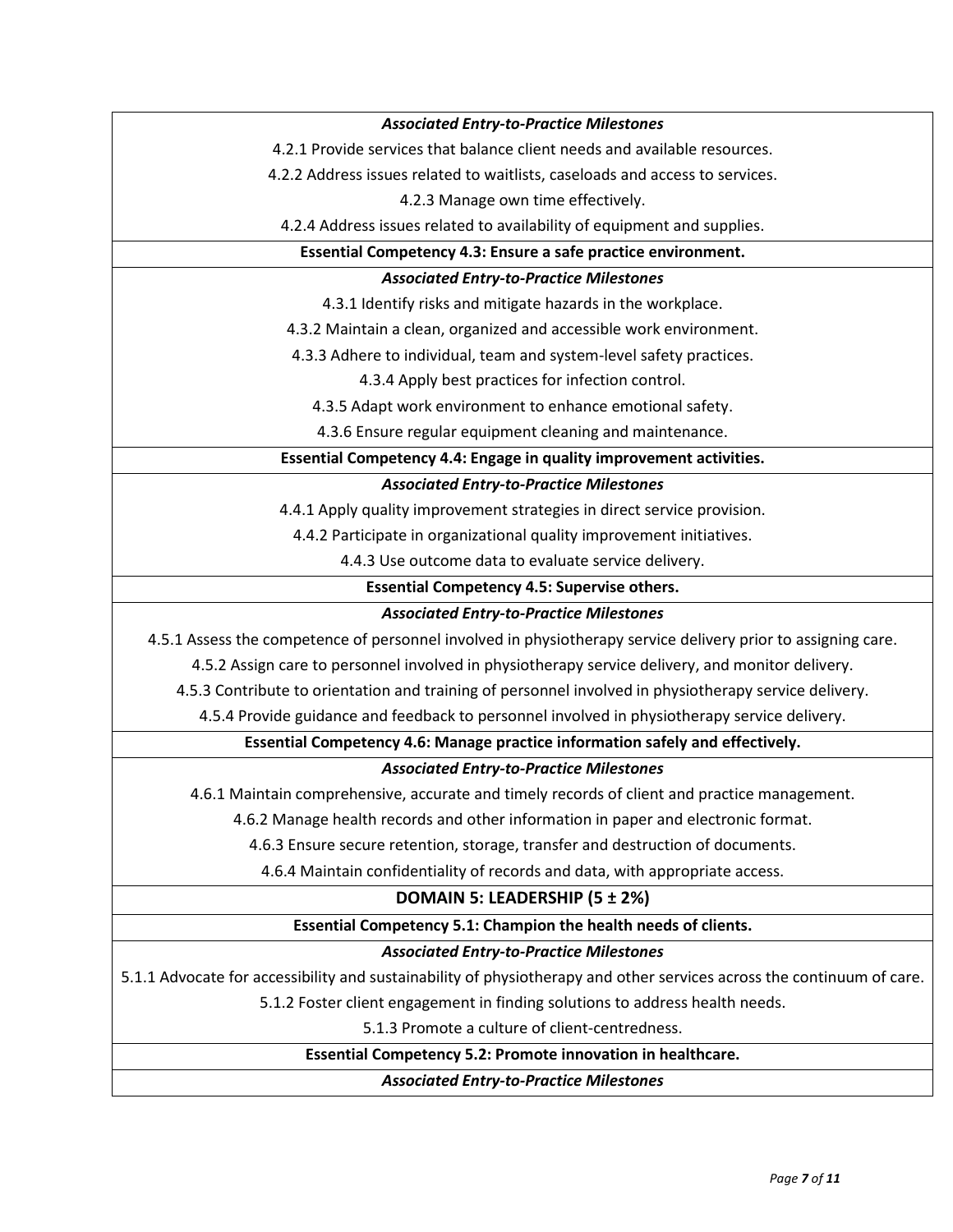5.2.1 Maintain awareness of emerging technologies, and advocate for their application to enhance physiotherapy services.

5.2.2 Advocate for new approaches to improve client care.

5.2.3 Promote solutions to challenges encountered in physiotherapy practice.

**Essential Competency 5.3: Contribute to leadership in the profession.**

# *Associated Entry-to-Practice Milestones*

5.3.1 Promote the value of physiotherapy to client health.

5.3.2 Engage in activities to support advancement of the physiotherapy profession.

5.3.3 Contribute to leadership activities in the workplace.

# **DOMAIN 6: SCHOLARSHIP (5 ± 2%)**

### **Essential Competency 6.1: Use an evidence-informed approach in practice.**

## *Associated Entry-to-Practice Milestones*

6.1.1 Incorporate best available evidence into clinical decision-making.

6.1.2 Incorporate client context into clinical decision-making.

6.1.3 Incorporate personal knowledge and experience into clinical decision-making.

6.1.4 Make decisions using an established clinical reasoning framework.

6.1.5 Use a structured approach to evaluate effectiveness of decisions.

## **Essential Competency 6.2: Engage in scholarly inquiry.**

# *Associated Entry-to-Practice Milestones*

6.2.1 Identify ethical considerations related to scholarly inquiry.

6.2.2 Formulate researchable questions relevant to practice.

6.2.3 Access reliable sources of information.

6.2.4 Critically appraise information.

6.2.5 Contribute to research activities.

6.2.6 Contribute to knowledge management.

# **Essential Competency 6.3: Integrate self-reflection and external feedback to improve personal practice.**

# *Associated Entry-to-Practice Milestones*

6.3.1 Seek feedback from others on personal performance and behaviour.

6.3.2 Compare personal performance and behaviour with professional and organizational expectations.

6.3.3 Identify learning needs based on self-reflection and external feedback.

6.3.4 Develop and implement a plan to address learning needs.

# **Essential Competency 6.4: Maintain currency with developments relevant to area of practice.**

# *Associated Entry-to-Practice Milestones*

6.4.1 Access emerging information relevant to area of practice.

6.4.2 Determine potential for applicability of emerging information to personal practice.

# **Essential Competency 6.5: Contribute to the learning of others.**

## *Associated Entry-to-Practice Milestones*

6.5.1 Identify the physiotherapy-related learning needs of others.

6.5.2 Contribute to the education of peers and other healthcare providers.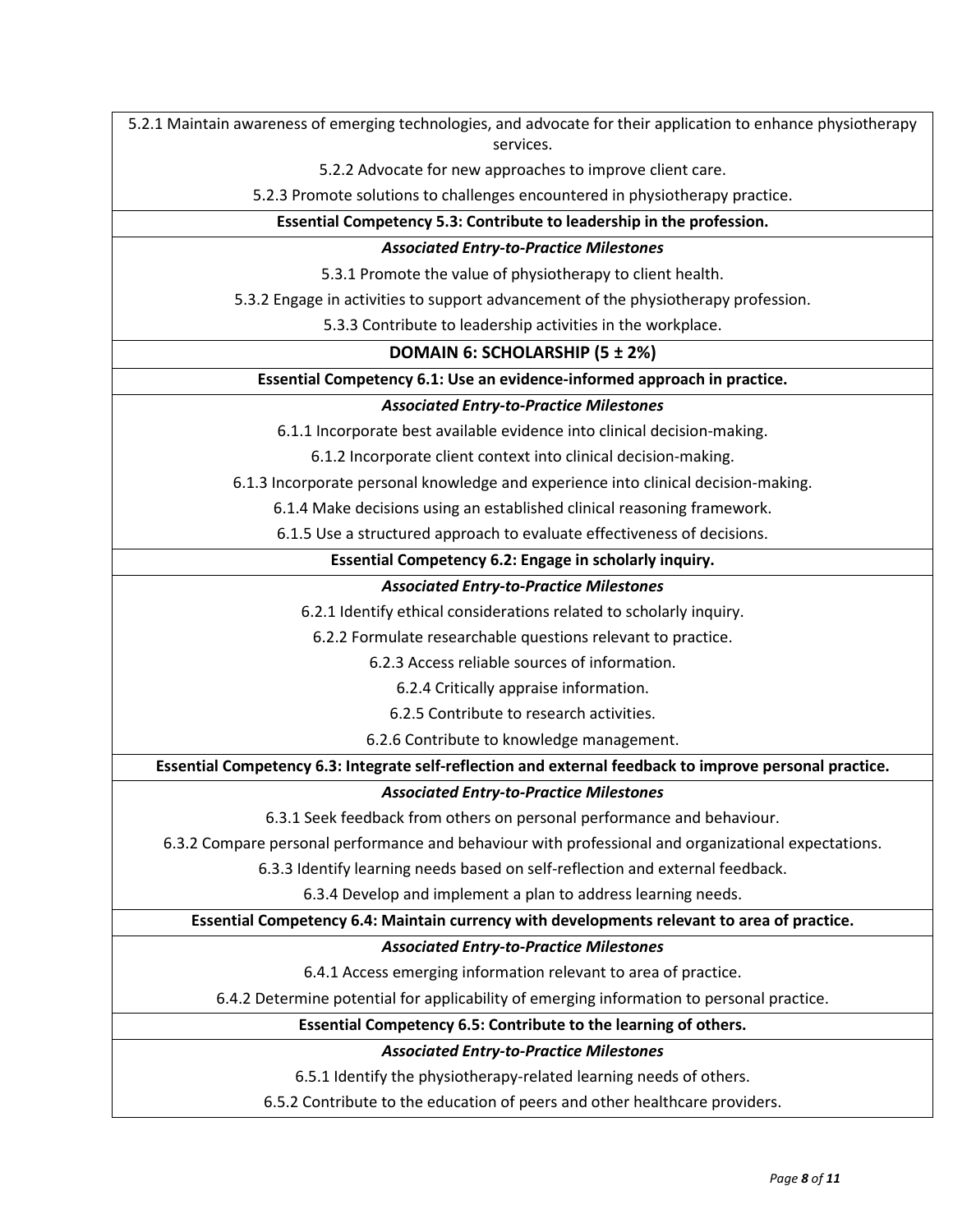6.5.3 Contribute to the clinical education of students.

6.5.4 Assess effectiveness of learning activities.

### **DOMAIN 7: PROFESSIONALISM (10 ± 5%)**

## **Essential Competency 7.1: Comply with legal and regulatory requirements.**

# *Associated Entry-to-Practice Milestones*

7.1.1 Comply with applicable federal and provincial / territorial legislation.

7.1.2 Comply with regulatory requirements.

7.1.3 Maintain confidentiality and privacy as appropriate.

## **Essential Competency 7.2: Behave ethically.**

## *Associated Entry-to-Practice Milestones*

7.2.1 Use an ethical framework to guide decision-making.

7.2.2 Address real, potential or perceived conflicts of interest.

7.2.3 Promote services in an ethical manner.

**Essential Competency 7.3: Embrace social responsibility as a health professional.**

## *Associated Entry-to-Practice Milestones*

7.3.1 Maintain awareness of issues and advances affecting the health system locally, nationally and globally.

7.3.2 Demonstrate awareness of the social determinants of health and emerging trends that may impact physiotherapy practice.

## **Essential Competency 7.4: Act with professional integrity.**

## *Associated Entry-to-Practice Milestones*

7.4.1 Behave with honesty and respect for others.

7.4.2 Behave in a manner that values diversity.

7.4.3 Work within physiotherapy scope of practice and personal level of competence.

7.4.4 Accept accountability for decisions and actions.

7.4.5 Maintain professional deportment.

7.4.6 Maintain professional boundaries.

7.4.7 Respond constructively to changes affecting the workplace.

**Essential Competency 7.5: Maintain personal wellness consistent with the needs of practice.**

### *Associated Entry-to-Practice Milestones*

7.5.1 Balance personal and professional demands.

7.5.2 Address physical, emotional and psychological factors negatively impacting workplace performance.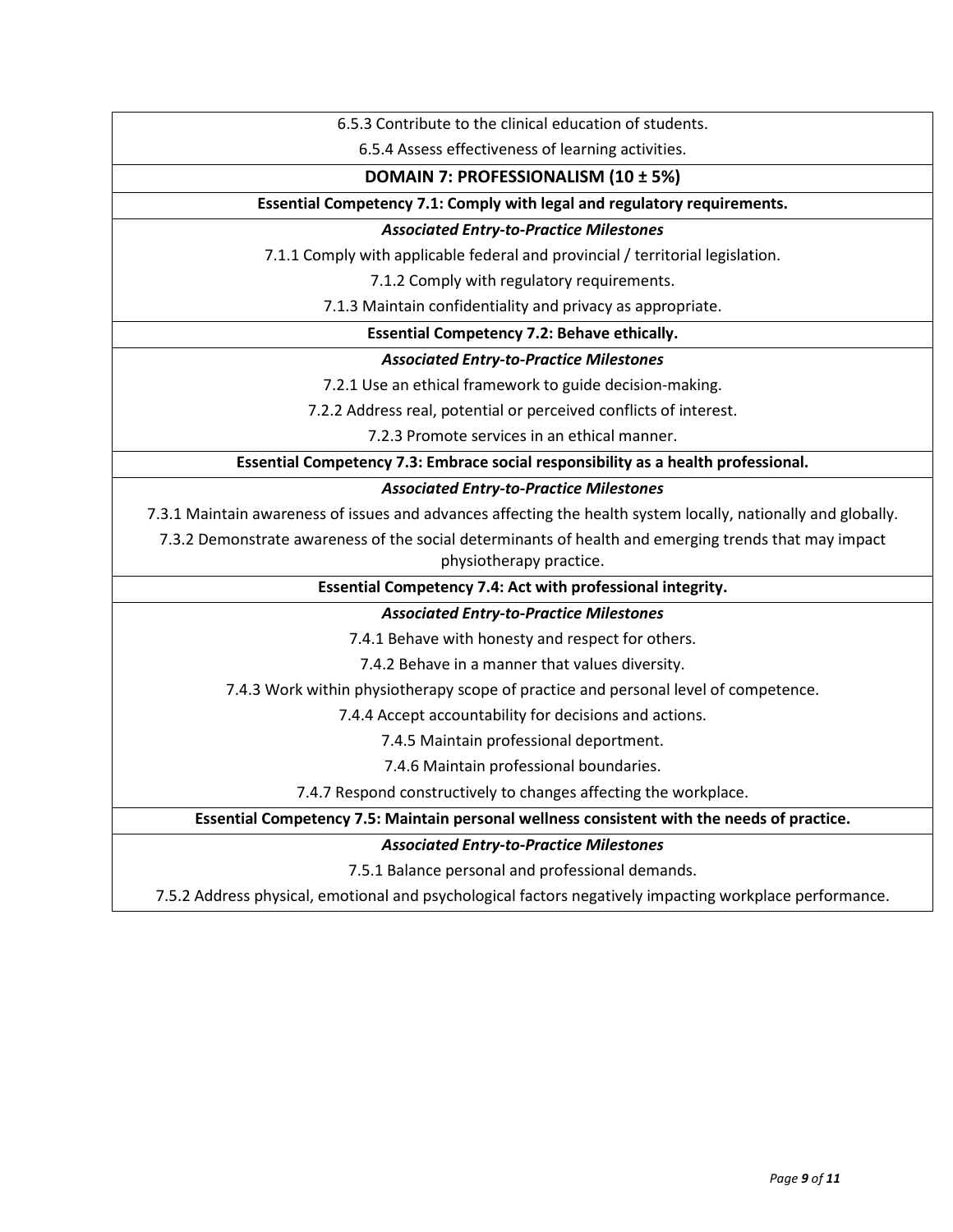# **TABLE 4: AREAS OF PRACTICE EVALUATED BY THE PCE**

*Review in conjunction with National Curriculum Guidelines.*

| 01.01. MUSCULOSKELETAL                                                                                                   |  |  |
|--------------------------------------------------------------------------------------------------------------------------|--|--|
| 01.01.01 Muscle contusions/strains/tears/weakness                                                                        |  |  |
| 01.01.02 Pelvic floor dysfunction                                                                                        |  |  |
| 01.01.03 Ligament sprains/tears                                                                                          |  |  |
| 01.01.04 Tendinopathy; tendon ruptures/tears                                                                             |  |  |
| 01.01.05 Fasciitis; fascial tearing; myofascial restriction                                                              |  |  |
| 01.01.06 Joint derangements/dysfunction (e.g. haemarthrosis/effusion; hyper/hypomobility)                                |  |  |
| 01.01.07 Fractures, dislocations, subluxations                                                                           |  |  |
| 01.01.08 Osteoporosis/osteopenia                                                                                         |  |  |
| 01.01.09 Meniscal injuries                                                                                               |  |  |
| 01.01.10 Degenerative joint disease/arthritic conditions                                                                 |  |  |
| 01.01.11 Mechanical spinal abnormalities (e.g. low back pain, scoliosis)                                                 |  |  |
| 01.01.12 Inflammatory/infectious conditions of the musculoskeletal system (e.g.: osteomyelitis)                          |  |  |
| 01.01.13 Amputations                                                                                                     |  |  |
| 01.01.14 Congenital malformations (e.g. talipes equinovarus; hip dysplasia)                                              |  |  |
| 01.01.15 Scars                                                                                                           |  |  |
| 01.01.16 Chronic pain/fibromyalgia                                                                                       |  |  |
| 01.01.17 Rheumatic diseases                                                                                              |  |  |
| 01.02. NEUROLOGICAL                                                                                                      |  |  |
| 01.02.01 Cerebral vascular accident/transient ischemic attack                                                            |  |  |
| 01.02.02 Acquired brain injury                                                                                           |  |  |
| 01.02.03 Spinal cord injury                                                                                              |  |  |
| 01.02.04 Degenerative neurological/neuromuscular disorders (e.g. muscular dystrophies; amyotrophic lateral<br>sclerosis) |  |  |
| 01.02.05 Demyelinating disorders (e.g. multiple sclerosis)                                                               |  |  |
| 01.02.06 Inflammatory/infectious conditions of nervous system (e.g. meningitis; Guillain-Barré syndrome)                 |  |  |
| 01.02.07 Post-polio syndrome                                                                                             |  |  |
| 01.02.08 Cerebellar disorders                                                                                            |  |  |
| 01.02.09 Vestibular disorders                                                                                            |  |  |
| 01.02.10 Neuropathies (e.g. peripheral neuropathies; complex regional pain syndrome)                                     |  |  |
| 01.02.11 Developmental/birth injuries (e.g. cerebral palsy; myelomeningocele)                                            |  |  |
| 01.02.12 Mental health disorders (e.g. dementia/delirium/depression; affective and cognitive disorders)                  |  |  |
| 01.02.13 Altered level of consciousness (e.g. coma; seizures)                                                            |  |  |
| 01.02.14 Neural tissue dysfunction/neuro-dynamic dysfunction                                                             |  |  |
|                                                                                                                          |  |  |